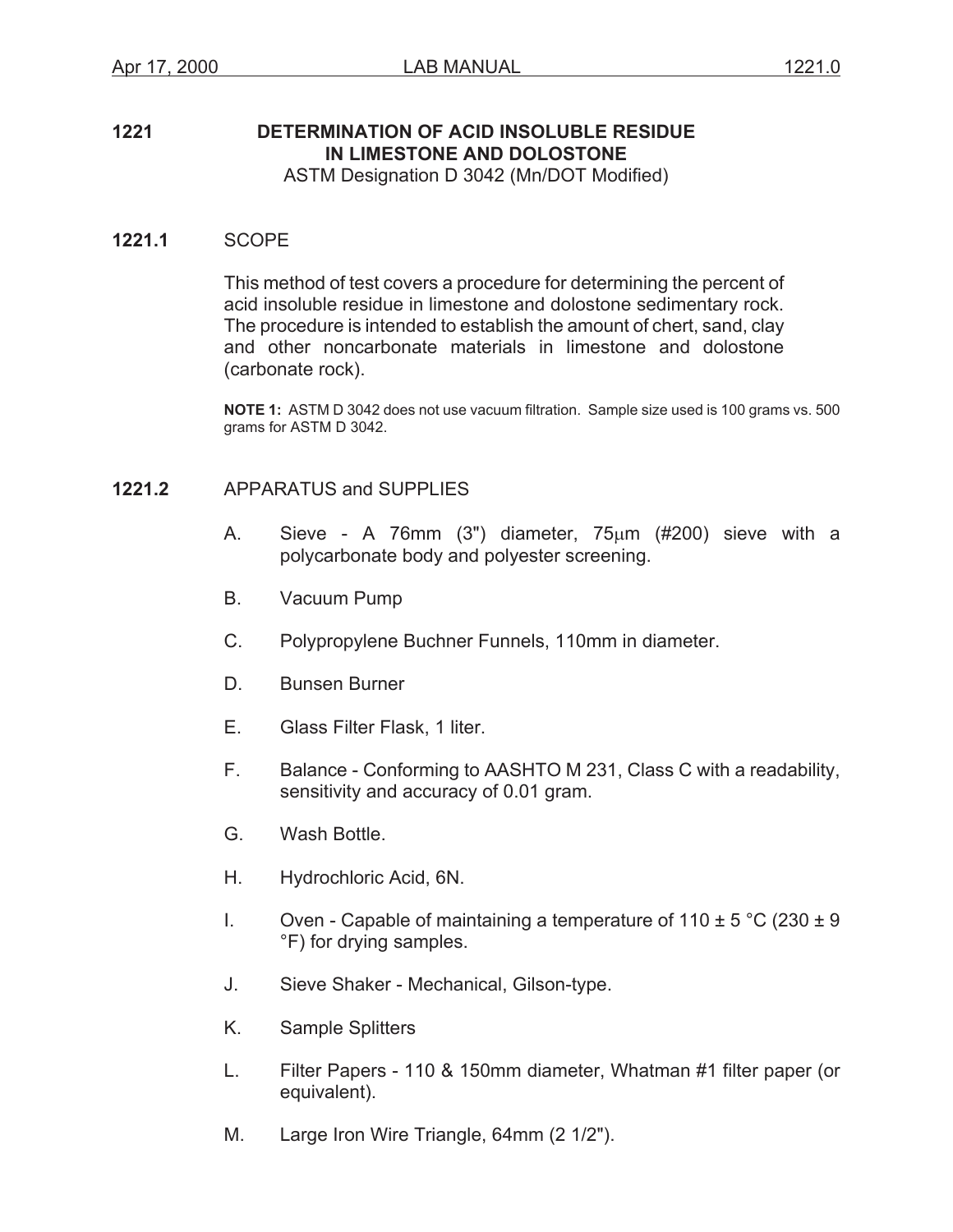- N. Pyrex Beakers, 1 liter, low form.
- O. Hot Plate
- P. Watch Glass, 125mm diameter.

#### **1221.3** TEST SAMPLES

- A. Sieve bulk sample to obtain -9.5 to 4.75mm (-3/8" to #4) sized fraction.
- B. Wash the -9.5 to 4.75mm (-3/8" to #4) material.
- C. Oven dry sample to a constant weight at  $110 \pm 5$  °C (230  $\pm$  9 °F).
- D. By splitting, select four representative samples from 1221.3C, above. Each sample shall have a minimum weight of 100 grams.

#### **1221.4** PROCEDURE

- A. Transfer the weighed sample ("**C**" in the calculations) to a 1000ml glass beaker and add enough deionized water to cover the sample.
- B. Slowly and carefully pour 500ml of 6N hydrochloric acid (**a small amount at a time**) over the sample. Stir or agitate sample and acid until all bubbling or effervescence has ceased. Continue to add acid until no reaction is noted. Then add an additional 100ml of acid to be sure that all carbonate is dissolved.
- C. After the reaction between the carbonate and acid has ceased, heat the beaker slowly over a burner to a gentle boil for at least 10 minutes and until all effervescence has ceased. Let cool.
- D. Weigh the filter papers (one piece of 110mm and one piece of 150mm) as a single weight ("**B**" in the calculations). Place the 150mm filter paper on top of the Buchner funnel and press into place by inserting a one liter beaker into the funnel. The 150mm filter paper will form a cup-shape in the bottom of the funnel. Center the 110mm filter paper in the bottom of the funnel, on top of the 150mm filter paper. Attach the Buchner funnel containing the filter papers to the filter flask and apply vacuum to seat the filter papers.
- E. Weigh a clean, dry 75 $\mu$ m (#200) sieve ("**E**" in the calculations) and insert into a support wire made from a large wire triangle. Place sieve on top of Buchner funnel. **(See Note 2)**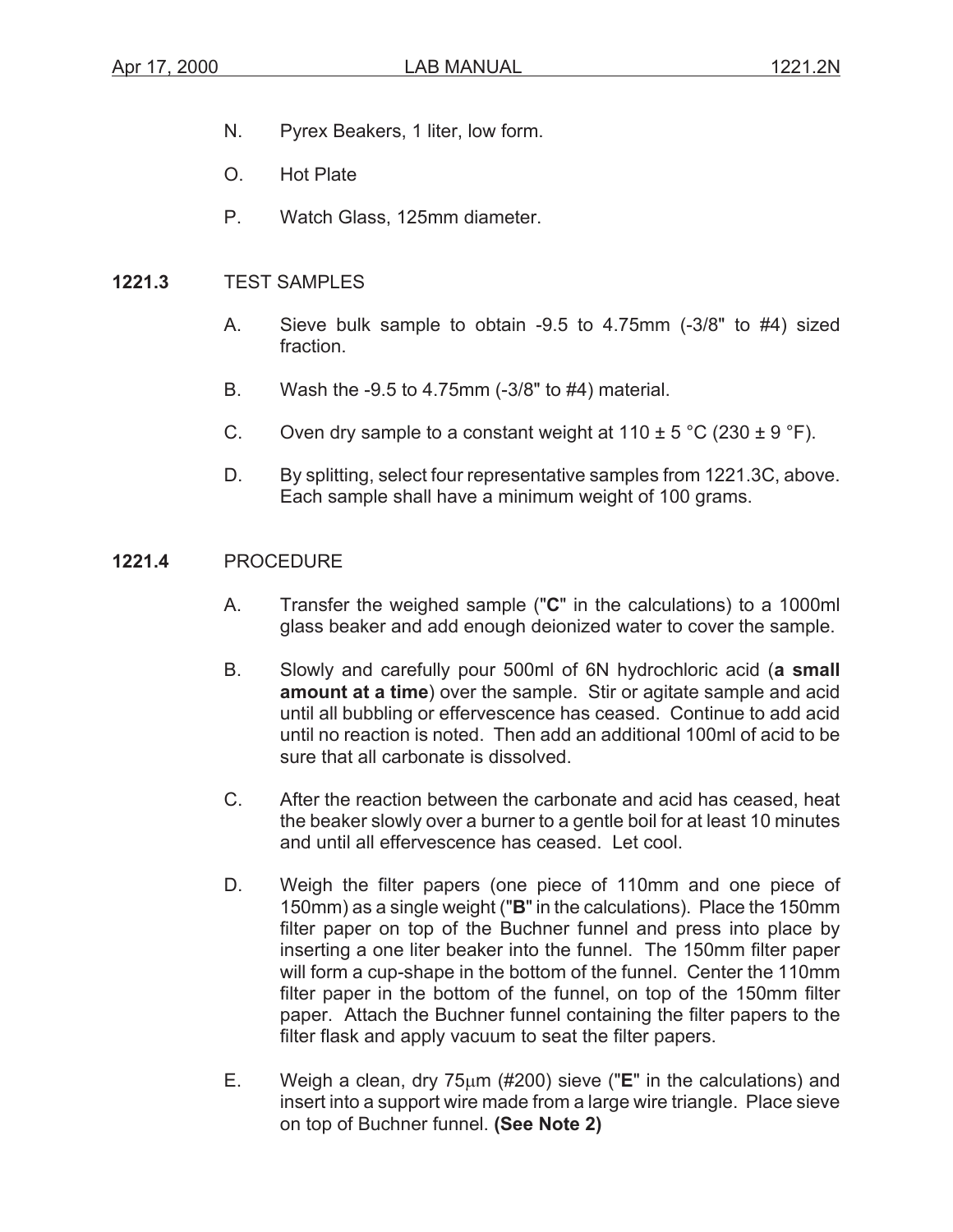- F. Pour total residue and acid through the  $75\mu$ m (#200) sieve. Wash the sieve with hot water until all the  $-75\mu m$  ( $-#200$ ) residue has passed through the sieve. **(See Note 3)**
- G. Remove sieve and dry to a constant weight at  $110 \pm 5^{\circ}$ C (230  $\pm$  9  $^{\circ}$ F) ("**D**" in the calculations).
- H. Wash filter papers with hot water until all trace of acid has been removed.
- I. Remove the filter papers and dry to a constant weight at  $110 \pm 5$  °C  $(230 \pm 9 \degree F)$  ("A" in the calculations).
- J. After the sieve and the filter papers have been dried, record the final weight.

## **1221.5** CALCULATIONS

- Where:  $A = \text{The Final Weight of the Filter Papers with the Insoluble}$ Residue
	- B = The Initial Filter Papers Weight
	- C = The Original Sample Weight
	- D = The Final Weight of the Sieve with the Insoluble Residue
	- $E =$  The Initial Sieve Weight
- A. Percent Insoluble Residue, -75um (#200) Fraction.

$$
\frac{\mathsf{A-B}}{\mathsf{C}} \mathsf{X} \quad \text{100}
$$

B. Percent Insoluble Residue, +75um (#200)

$$
\frac{\mathsf{D-E}}{\mathsf{C}} \mathsf{X} \; \mathsf{100}
$$